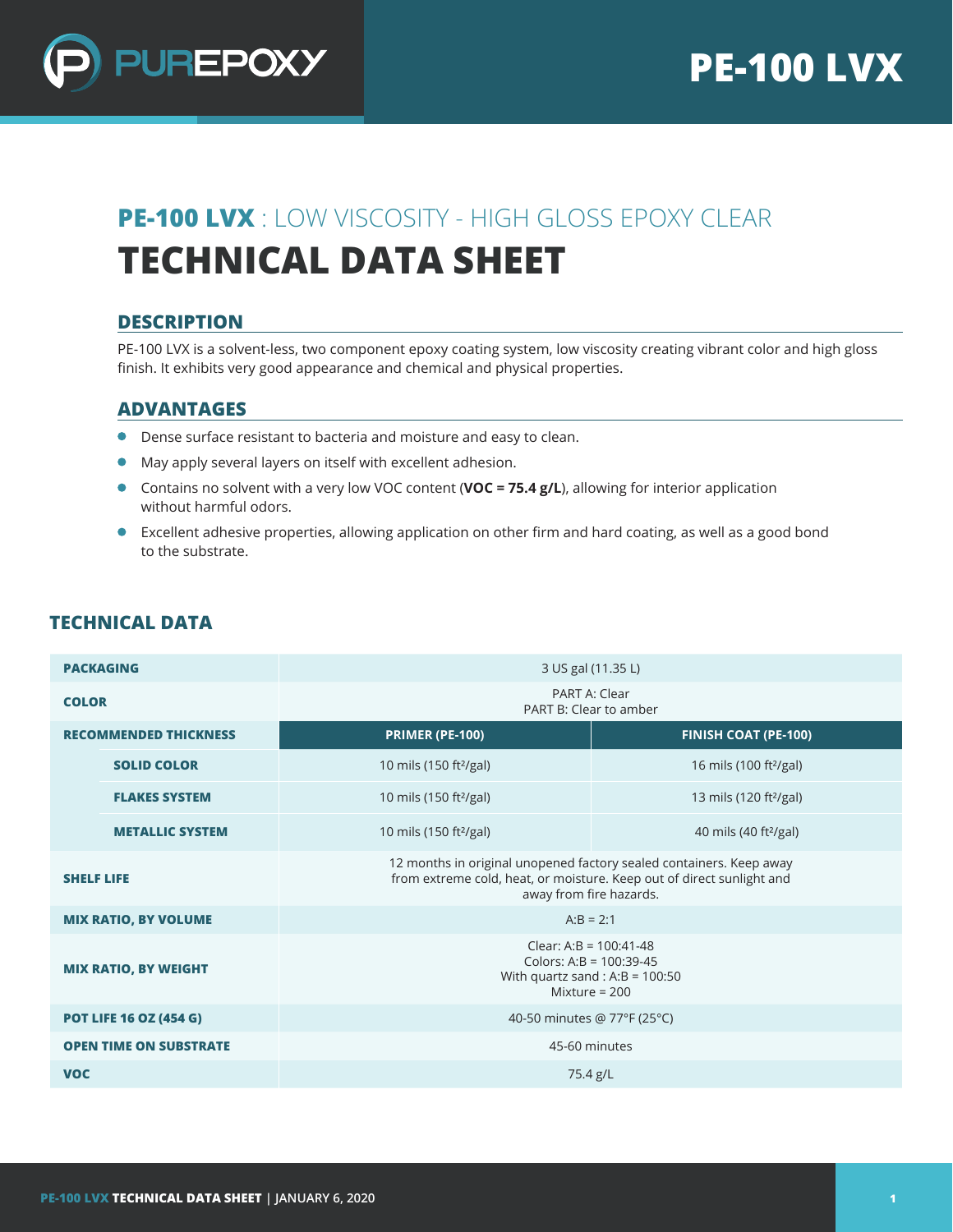## **PROPERTIES @ 73°F (23°C) AND 50% R.H.**

| <b>SOLIDS CONTENT, BY VOLUME</b>     |                                                        |                                        |                |                               | 100%                           |            |                            |  |
|--------------------------------------|--------------------------------------------------------|----------------------------------------|----------------|-------------------------------|--------------------------------|------------|----------------------------|--|
| <b>SOLIDS CONTENT, BY WEIGHT</b>     |                                                        | 100%                                   |                |                               |                                |            |                            |  |
| <b>DENSITY (KG/L)</b>                |                                                        | <b>PARTA</b>                           |                | <b>PART B</b>                 |                                | <b>MIX</b> |                            |  |
|                                      | <b>CLEAR</b>                                           | 1.15                                   |                | $0.9 - 1.0$                   |                                |            |                            |  |
|                                      | <b>COLOURS</b>                                         | 1.15                                   |                | $0.9 - 1.0$                   |                                |            |                            |  |
| <b>THINNER RECOMMENDED</b>           |                                                        |                                        | Xylene         |                               |                                |            |                            |  |
| <b>WAITING TIME/ OVERCOATABILITY</b> |                                                        | <b>SUBSTRATE</b><br><b>TEMPERATURE</b> | <b>MINIMUM</b> |                               | <b>MAXIMUM</b>                 |            |                            |  |
|                                      |                                                        | $>$ 50°F (10°C)                        |                | 24 hours                      |                                | 3 days     |                            |  |
|                                      | <b>BEFORE APPLYING</b><br><b>PE-100 OVER PRIMER</b>    | $>68^{\circ}F(20^{\circ}C)$            |                | 12 hours                      |                                | 2 days     |                            |  |
|                                      |                                                        | $>86^{\circ}F(30^{\circ}C)$            |                | 6 hours                       |                                | 1 day      |                            |  |
|                                      | <b>BEFORE APPLYING</b><br><b>SECOND COAT OF PE-100</b> | $> 50^{\circ}F(10^{\circ}C)$           |                | 30 hours                      |                                |            | 3 days                     |  |
|                                      |                                                        | $>68^{\circ}F(20^{\circ}C)$            |                | 24 hours                      |                                | 2 days     |                            |  |
|                                      |                                                        | $>86^{\circ}F(30^{\circ}C)$            |                | 16 hours                      |                                | 1 day      |                            |  |
| <b>CURING DETAILS</b>                |                                                        | <b>SUBSTRATE</b><br><b>TEMPERATURE</b> |                | <b>FOOT</b><br><b>TRAFFIC</b> | <b>LIGHT</b><br><b>TRAFFIC</b> |            | <b>FULL</b><br><b>CURE</b> |  |
|                                      |                                                        | $> 50^{\circ}F(10^{\circ}C)$           |                | 30 hours                      | 5 days                         |            | 10 days                    |  |
|                                      |                                                        | $>68^{\circ}F(20^{\circ}C)$            |                | 24 hours                      | 3 days                         |            | 7 days                     |  |
|                                      |                                                        | $>86^{\circ}F(30^{\circ}C)$            | 16 hours       |                               | 2 days                         |            | 5 days                     |  |
|                                      | <b>SERVICE TEMPERATURE</b>                             | -4°F to 122°F (-20°C to 50°C)          |                |                               |                                |            |                            |  |

\* Times are approximate and will be affected by changing ambient conditions, especially changes in temperature and relative humidity.

| <b>BOND RESISTANCE (PSI), ASTM D4541</b>                                | > 300 (substrate ruptures)                                      |               |            |  |  |  |
|-------------------------------------------------------------------------|-----------------------------------------------------------------|---------------|------------|--|--|--|
| <b>PERMEABILITY (%), ASTM D570</b>                                      | 0.1%                                                            |               |            |  |  |  |
| <b>HARDNESS (SHORE D), ASTM D2240</b>                                   | 85-90                                                           |               |            |  |  |  |
| <b>ABRASIVE RESISTANCE, ASTM D4060</b><br>(CS17 / 1000 CYCLES / 1000 G) | 0.10 g                                                          |               |            |  |  |  |
| VISCOSITY @ 77°F (25°C)                                                 | <b>PARTA</b>                                                    | <b>PART B</b> | <b>MIX</b> |  |  |  |
| <b>CLEAR</b>                                                            | 1650                                                            | 65            | 700        |  |  |  |
| <b>COLOURS</b>                                                          | 1650                                                            | 65            | 700        |  |  |  |
| <b>TRACTION RESISTANCE (PSI), ASTM D638</b>                             | 6500                                                            |               |            |  |  |  |
| <b>COMPRESSIVE STRENGTH (PSI),</b><br><b>ASTM D695</b>                  | 14000                                                           |               |            |  |  |  |
| <b>FLAMMABILITY</b>                                                     | Class I (Not considered Flammable, Flash Point > 199.4°F (93°C) |               |            |  |  |  |
| <b>ELONGATION (%), ASTM D638</b>                                        | 6.7                                                             |               |            |  |  |  |
| <b>RESISTANCE TO MOLD GROWTH,</b><br><b>ASTM D3273</b>                  | Rated 10 (highest resistance)                                   |               |            |  |  |  |
| <b>RESISTANCE TO FUNGI GROWTH,</b><br><b>ASTM G21</b>                   | Rated 0 (no growth)                                             |               |            |  |  |  |

\* The indicated mileage is calculated for flat surfaces. A porous or imperfect surface will require more material in order to cover the same mileage. \*

 $\left( \mathbf{p}\right)$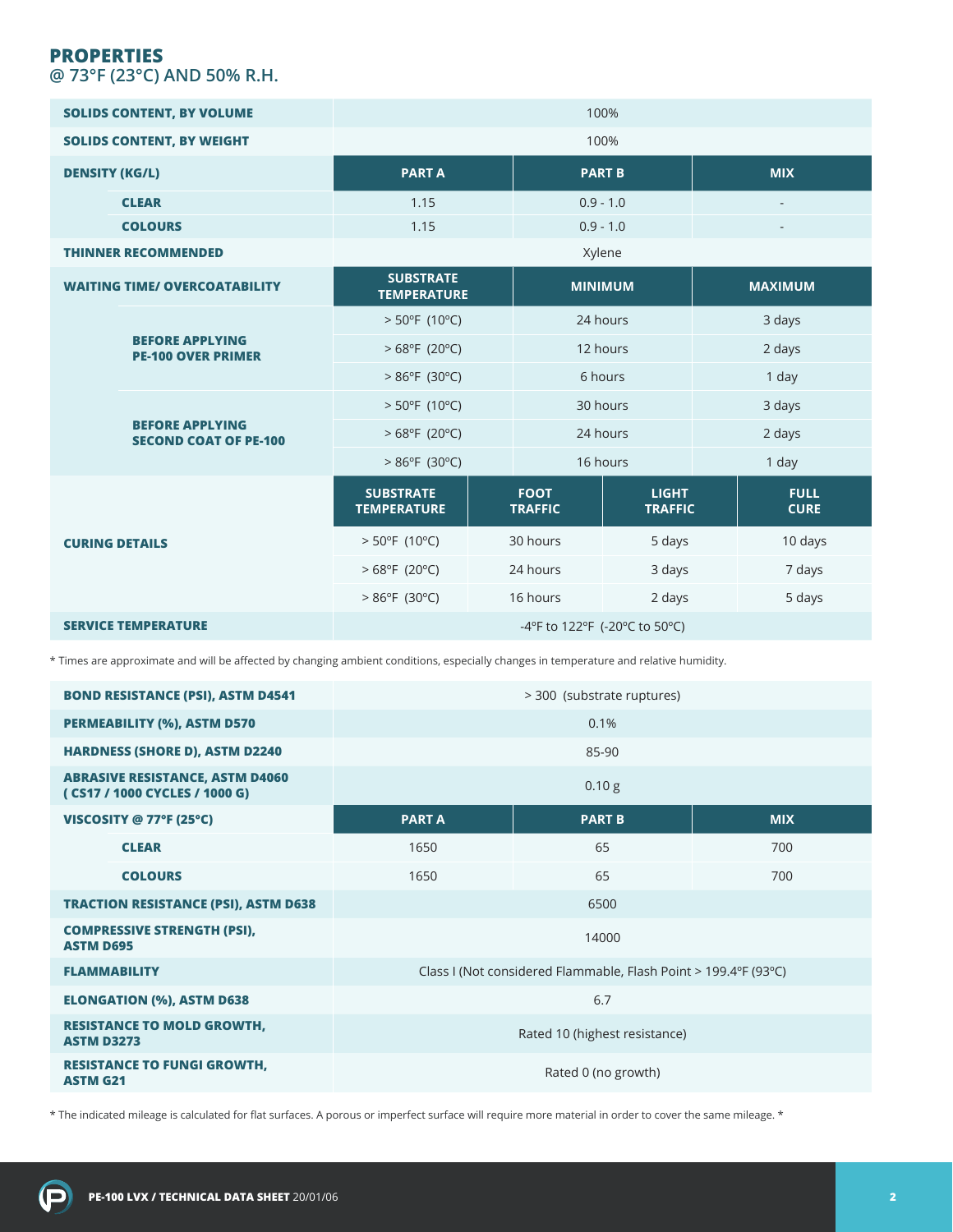## **SURFACE PREPARATION**

#### **Old concrete**

Concrete surface must be cleaned. BLASTRAC, sand blasting, diamond grinder w/30 grit or coarse, or water blasting is highly recommended to remove surface contaminates. Any oils and fats must be removed prior to product application. Acid etching may be required (followed by a thorough rinsing) to open the pores of the concrete to accept a primer. Do not apply to wet substrates. Chloride, moisture, and pH levels should be checked prior to application. In almost every application a primer is recommended prior to use of PE-100.

#### **New concrete**

The concrete should be allowed to cure for a minimum of 30 days. Compression resistance of concrete must be at least 25 MPa (3625 lb/inch<sup>2</sup>) after 28 days and traction resistance must be at least 1,5 MPa (218 lb/in<sup>2</sup>). BLASTRAC, sand blasting, diamond grinder w/30 grit or coarser or acid etching (followed by a thorough rinsing) is required to remove the surface laitance that appeared during the curing process. A primer should be used to reduce out-gassing and promote adhesion.

#### **MIXING**

Materials should be pre-conditioned to a minimum of 50°F (10°C) prior to use. Thoroughly mix each component separately. Pour component B into component A using the proper mixing ratio of 2A:1B by volume. Mix both components for at least 1 minute using a drill at low revolution (300 to 450 rpm) to reduce trapping of air. While mixing, scrape bottom and walls of container at least once to ensure a homogeneous mix. Only prepare quantity that may be applied during pot life of mixture.

### **APPLICATION**

Apply mixed product on the prepared surface tightly (thin film) using a rubber rake and pass a roller to obtain a uniform coating. Avoid creating puddles.

#### **CLEANING**

Clean all tools and materials with the cleaner/thinner for epoxies. Wash hands and skin carefully with warm soapy water. Once product has hardened, it may only be removed through mechanical means.

## **RESTRICTIONS**

- $\bullet$ Minimum/Maximum temperature of substrate: 50°F / 86°F (10°C / 30°C)
- $\bullet$ Maximum relative humidity during application and curing: 85 %
- Substrate temperature must be 5.5°F (3°C) above dew point measured  $\bullet$
- $\bullet$ Humidity content of substrate must be < 4 % when coating is applied
- Do not apply on porous surfaces where a transfer of humidity may occur during application
- Avoid exterior use on substrates at ground level
- **•** Protect from humidity, condensation and contact with water during the 24 hour initial curing period
- Surface may discolor in areas exposed to regular ultraviolet light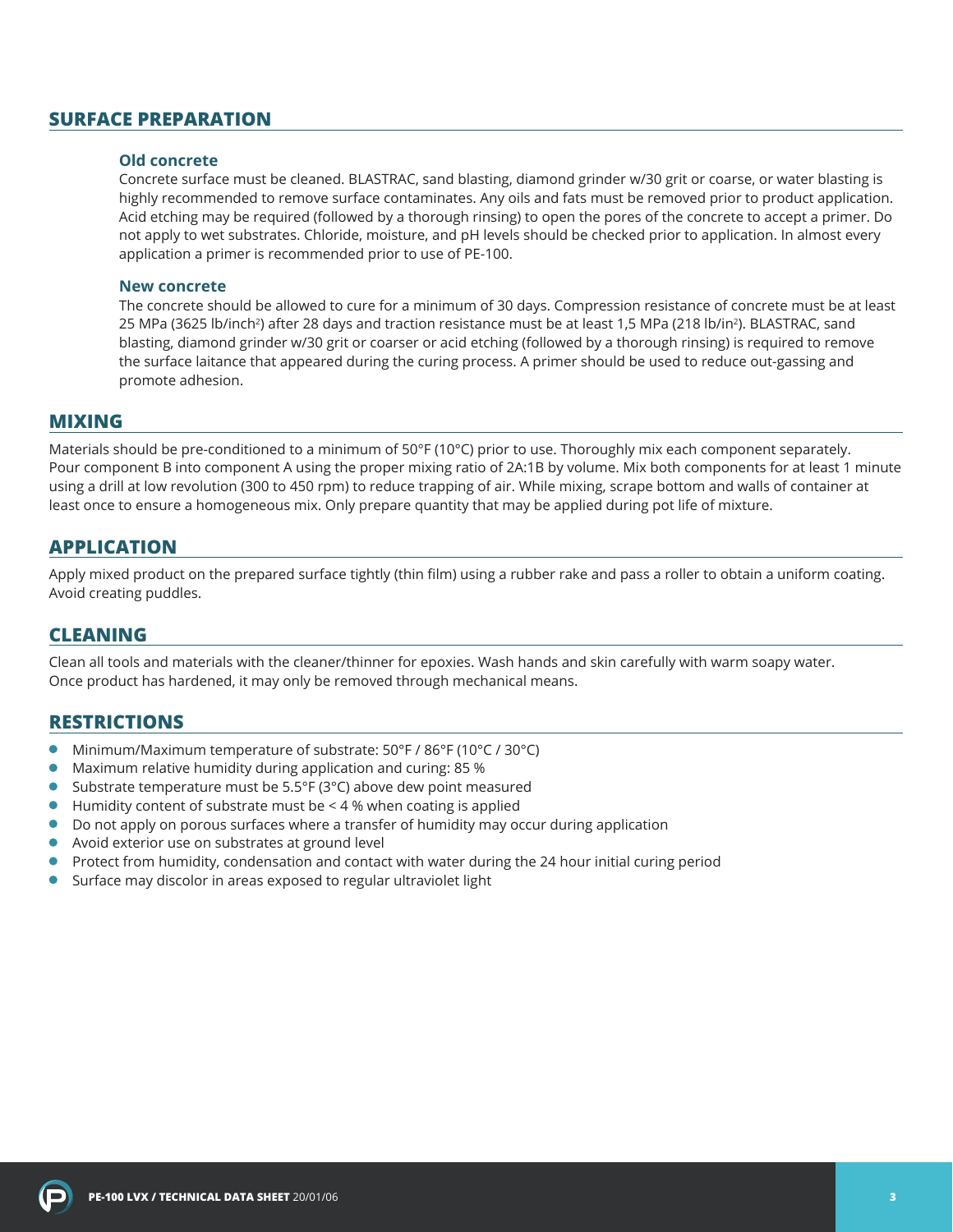# **CHEMICAL RESISTANCE**

| <b>TEST GROUP</b>                                                                                                                     | 1 DAY<br><b>IMMERSION</b> | 1 DAY<br><b>SPILLAGE</b> | <b>3 DAYS</b><br><b>3 DAYS</b><br><b>IMMERSION</b><br><b>SPILLAGE</b> |              | <b>7 DAYS</b><br><b>IMMERSION</b> | <b>42 DAYS</b><br><b>IMMERSION</b> |
|---------------------------------------------------------------------------------------------------------------------------------------|---------------------------|--------------------------|-----------------------------------------------------------------------|--------------|-----------------------------------|------------------------------------|
| PETROL CONTAINING MAX.<br><b>5 VOL.-% BIO ALCOHOL</b>                                                                                 | A                         | A                        | A/D                                                                   | A            | A/D                               | B/D                                |
| <b>AIRCRAFT FUEL</b>                                                                                                                  | A                         | A                        | A                                                                     | A            | A/D                               | A/D                                |
| <b>HEATING FUEL / UNUSED</b><br><b>ENGINE AND LUBRICATING OILS</b>                                                                    | A                         | A                        | A                                                                     | A            | A                                 | A                                  |
| <b>ALL HYDROCARBONS CONTAIN-</b><br>ING MAX. 5 VOL.-% BENZENE,<br><b>EXCEPT PETROL</b>                                                | A/D                       | A                        | B/D                                                                   | A            | B/D                               | B/D                                |
| <b>CRUDE OIL</b>                                                                                                                      | A                         | A                        | A/D                                                                   | A/D          | A/D                               | A/D                                |
| <b>USED ENGINE AND</b><br><b>LUBRICATING OILS</b>                                                                                     | A/D                       | A                        | A/D                                                                   | A/D          | A/D                               | A/D                                |
| <b>ALCOHOLS (MAX. 48 VOL.-%</b><br><b>METHANOL), GLYCOL ETHERS</b>                                                                    | A/D                       | A                        | A/D                                                                   | B/D<br>A     |                                   | B/D                                |
| <b>ALL ALCOHOLS AND</b><br><b>GLYCOL ETHERS</b>                                                                                       | B/D                       | A                        | B/D                                                                   | A/D          | C                                 | C                                  |
| <b>ALIPHATIC AND AROMATIC</b><br>HALOGEN HYDROCARBONS $\geq$ C,                                                                       | B/D                       | A                        | B/D                                                                   | A            | $\mathsf{C}$                      | $\mathsf C$                        |
| <b>AROMATIC HALOGEN</b><br><b>HYDROCARBONS</b>                                                                                        | A/D                       | A                        | B/D                                                                   | A            | B/D                               | C                                  |
| <b>ALL ESTERS AND KETONES</b>                                                                                                         | B                         | $\mathsf{A}$             | B/D                                                                   | A            | B/D                               | $\mathsf{C}$                       |
| <b>AROMATIC ESTERS AND KETONES</b>                                                                                                    | A/D                       | A                        | A/D                                                                   | A            | A/D                               | B/D                                |
| <b>BIODIESEL</b>                                                                                                                      | A/D                       | A/D                      | A/D                                                                   | A/D          | A/D                               | A/D                                |
| <b>WATERY SOLUTIONS OF ALIPHAT-</b><br>IC ALDEHYDES (UP TO 40%)                                                                       | Α                         | A/D                      | A/D                                                                   | A/D          | A/D                               | A/D                                |
| <b>ALIPHATIC ALDEHYDES INCLUD-</b><br><b>ING THEIR WATERY SOLUTIONS</b>                                                               | C                         | A                        | C                                                                     | A            | C                                 | C                                  |
| <b>WATERY SOLUTIONS OF ORGANIC</b><br><b>ACIDS (CARBON ACIDS) (UP TO</b><br>10%) INCLUDING THEIR SALTS (IN<br><b>WATERY SOLUTION)</b> | A/D                       | A/D                      | A/D                                                                   | A/D          | A/D                               | $\mathsf C$                        |
| <b>ORGANIC ACIDS (CARBON ACID)</b><br><b>INCLUDING THEIR SALTS</b><br>(IN WATERY SOLUTION)<br><b>EXCEPT FORMIC ACID</b>               | A/D                       | A/D                      | B/D                                                                   | A/D          | $\mathsf{C}$                      | C                                  |
| <b>MINERAL ACIDS (UP TO 20 %)</b><br><b>AND ACIDIOUS HYDROLYSING</b><br>SALTS (PH $<$ 6)                                              | A/D                       | A/D                      | A/D                                                                   | A/D          | A/D                               | A/D                                |
| <b>ANORGANIC LYES AND ALKALINE</b><br><b>HYDROLYSING SALTS (PH &gt; 8)</b>                                                            | $\mathsf{A}$              | $\mathsf{A}$             | A/D                                                                   | $\mathsf{A}$ | A/D                               | A/D                                |
| <b>WATERY SOLUTIONS OF</b><br><b>ANORGANIC, NON-OXIDIZING</b><br><b>SALTS (PH 6-8)</b>                                                | A                         | A                        | A                                                                     | A            | A                                 |                                    |
| <b>AMINES AND THEIR SALTS</b><br>(IN WATERY SOLUTION)                                                                                 | A/D                       | A                        | A/D                                                                   | $\mathsf{A}$ | B/D                               | B/D                                |

**A** = Resistant **B** = Limited Resistant **C** = Not Resistant **D** = Discolouration a/o loss of gloss ( irreversible)

 $\left( \bigcirc$